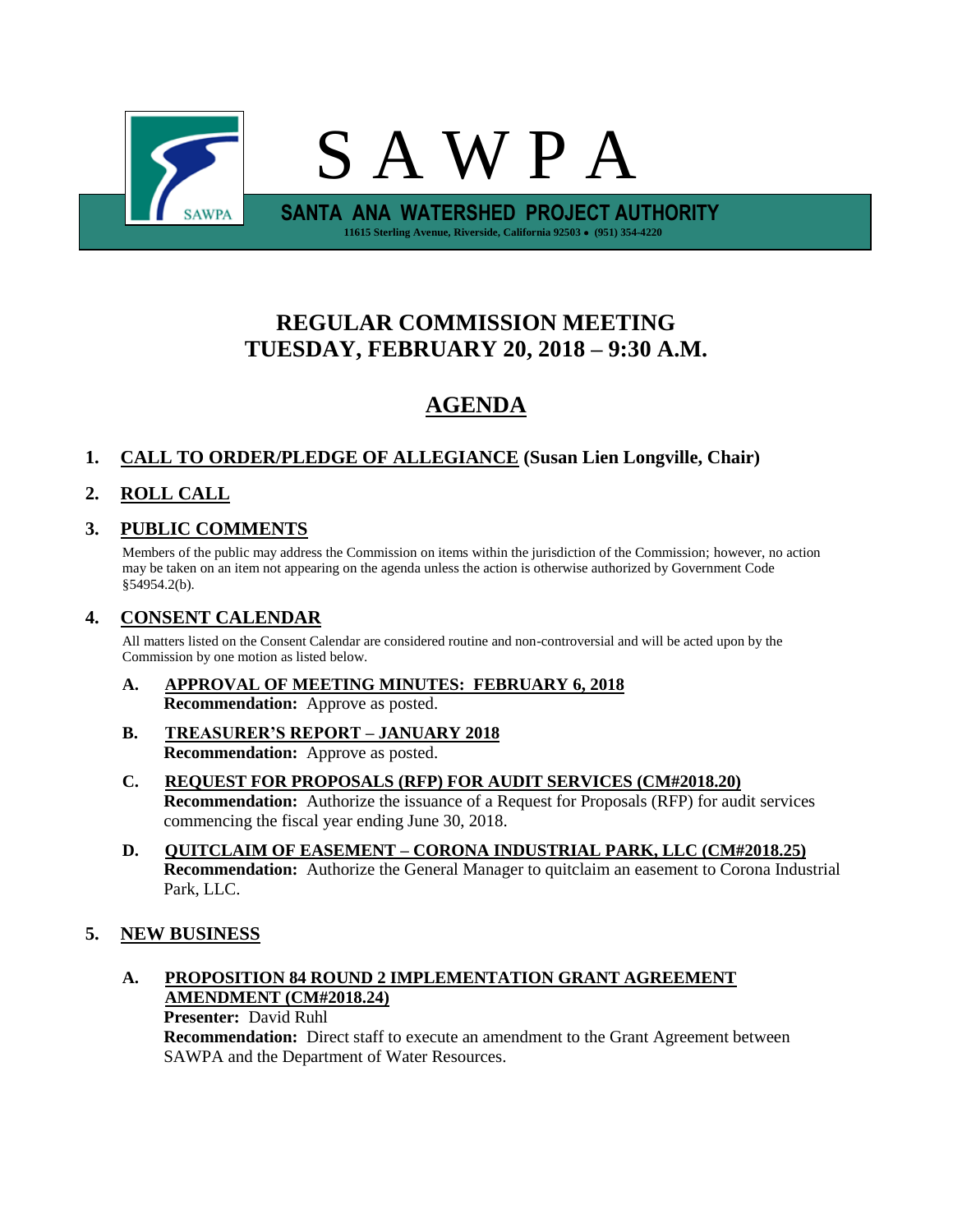#### **B. POLICY PRINCIPLES FOR THE DISADVANTAGED COMMUNITIES INVOLVEMENT PROGRAM (CM#2018.26)**

#### **Presenter:** Mark Norton

**Recommendation:** Review and provide feedback on the policy principles that describe the implementation of the Disadvantaged Communities Involvement Program.

#### **C. BASIN MONITORING PROGRAM TASK FORCE – CONSULTANT SUPPORT (CM#2018.22)**

**Presenter:** Mark Norton

**Recommendation:** Approve Change Order No. 1 to Task Order GEOS374-01 with Geoscience for the amount not to exceed \$23,966 to prepare the Santa Ana River Waste Load Allocation Model Update

# **D. EMERGING CONSTITUENTS PROGRAM TASK FORCE PUBLIC OUTREACH STATUS AND "TRUST THE TAP" TASK ORDER (CM#2018.23)**

#### **Presenter:** Mark Norton

**Recommendation:** Receive and file status report; and, authorize new Task Order No. DEGR398- 01 with DeGrave Communications to conduct the "Trust the Tap" program for an amount not to exceed \$78,434 under the Disadvantaged Community Involvement Grant Program.

### **E. ADOPTION OF CalPERS 457 DEFERRED COMPENSATION PLAN (CM#2018.21) Presenter:** Rich Haller

**Recommendation:** That the Commission adopt Resolution No. 2018-2 approving adoption of the CalPERS Supplemental Income 457 Plan; and authorize the General Manager to execute and submit the following supporting documents to CalPERS:

- 1) Employer Adoption Agreement
- 2) New Employer Information Sheet
- 3) Employer Loan Provision
- 4) Employer Election to offer Self-Managed Accounts

## **6. INFORMATIONAL REPORTS**

**Recommendation:** Receive for information.

- **A. CASH TRANSACTIONS REPORT -- DECEMBER 2017 Presenter:** Karen Williams
- **B. INTER-FUND BORROWING – DECEMBER 2017 (CM#2018.18) Presenter:** Karen Williams
- **C. PERFORMANCE INDICATORS/FINANCIAL REPORTING – DECEMBER 2017 (CM#2018.19) Presenter:** Karen Williams

## **D. SECOND QUARTER FYE 2018 EXPENSE REPORTS**

- General Manager
- Staff
- **Presenter:** Karen Williams
- **E. LESJWA WATER SUMMIT 2018 Presenter:** Mark Norton
- **F. GENERAL MANAGER'S REPORT**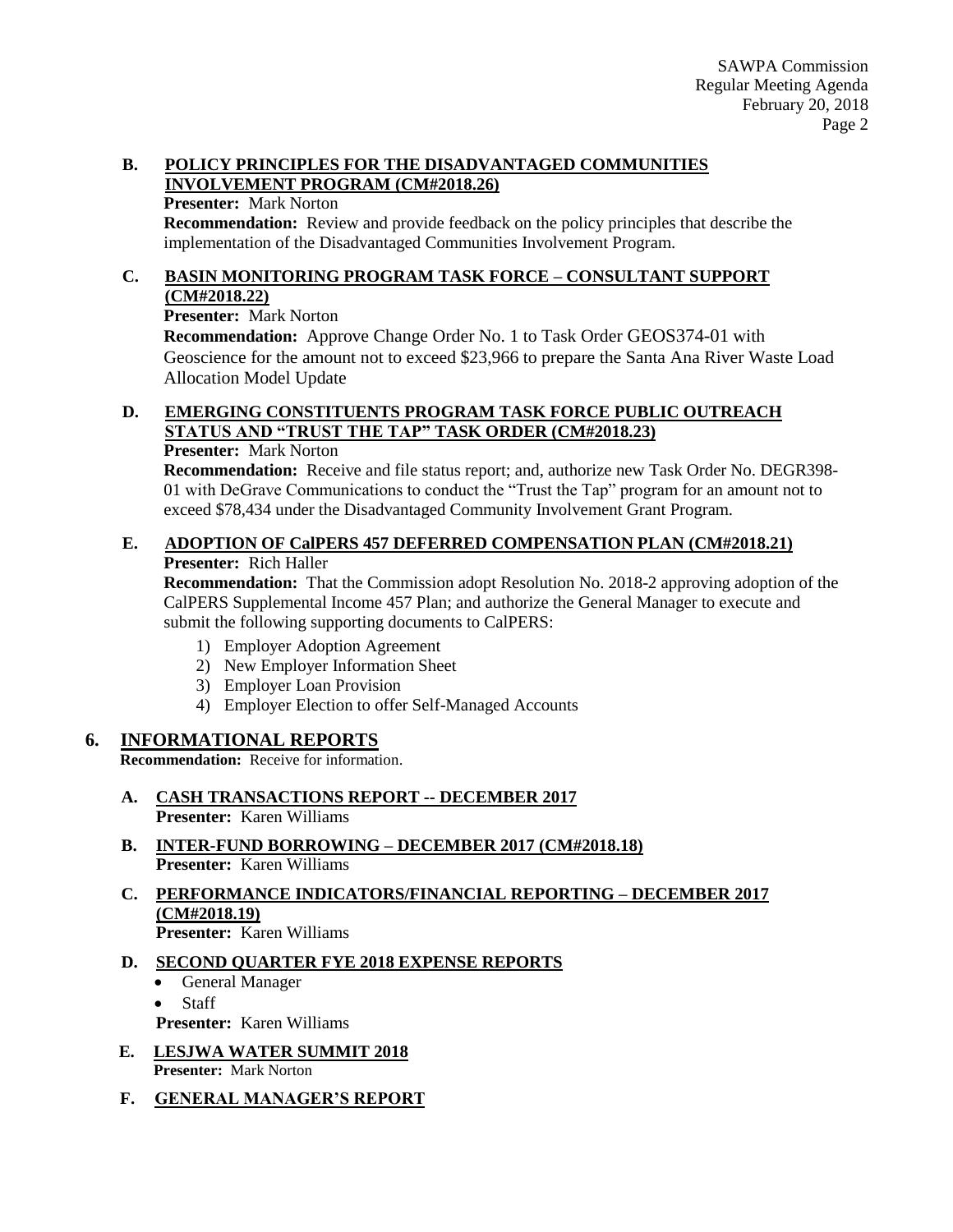SAWPA Commission Regular Meeting Agenda February 20, 2018 Page 3

#### **G. SAWPA GENERAL MANAGERS MEETING NOTES – FEBRUARY 13, 2018**

- **H. STATE LEGISLATIVE REPORT Presenter:** Rich Haller
- **I. CHAIR'S COMMENTS/REPORT**
- **J. COMMISSIONERS' COMMENTS**

#### **K. COMMISSIONERS' REQUEST FOR FUTURE AGENDA ITEMS**

#### **7. CLOSED SESSION**

## **A. CONFERENCE WITH LEGAL COUNSEL – EXISTING LITIGATION PURSUANT TO GOVERNMENT CODE SECTION 54956.9(d)(1)**

Name of Case: Spiniello Companies v. Charles King Company, Inc., Santa Ana Watershed Project Authority, The Ohio Casualty Insurance Company (Superior Court of Los Angeles BC616589)

### **B. PURSUANT TO GOVERNMENT CODE SECTION 54957.6 – CONFERENCE WITH LABOR NEGOTIATOR**

SAWPA Designated Representative: General Manager Richard E. Haller Non-Represented Employees: All SAWPA employees

## **8. ADJOURNMENT**

Americans with Disabilities Act: If you require any special disability related accommodations to participate in this meeting, please call (951) 354-4230 or email kberry@sawpa.org. Notification at least 48 hours prior to the meeting will enable staff to make reasonable arrangements to ensure accessibility for this meeting. Requests should specify the nature of the disability and the type of accommodation requested.

Materials related to an item on this agenda submitted to the Commission after distribution of the agenda packet are available for public inspection during normal business hours at the SAWPA office, 11615 Sterling Avenue, Riverside, and available a[t www.sawpa.org,](http://www.sawpa.org/) subject to staff's ability to post documents prior to the meeting.

#### **Declaration of Posting**

I, Kelly Berry, Clerk of the Board of the Santa Ana Watershed Project Authority declare that on Thursday, February 15, 2018, a copy of this agenda has been uploaded to the SAWPA website at [www.sawpa.org](http://www.sawpa.org/) and posted at the SAWPA office, 11615 Sterling Avenue, Riverside, California.

/s/

\_\_\_\_\_\_\_\_\_\_\_\_\_\_\_\_\_\_\_\_\_\_\_\_\_\_\_\_\_\_\_\_\_\_\_\_\_\_\_ Kelly Berry, CMC